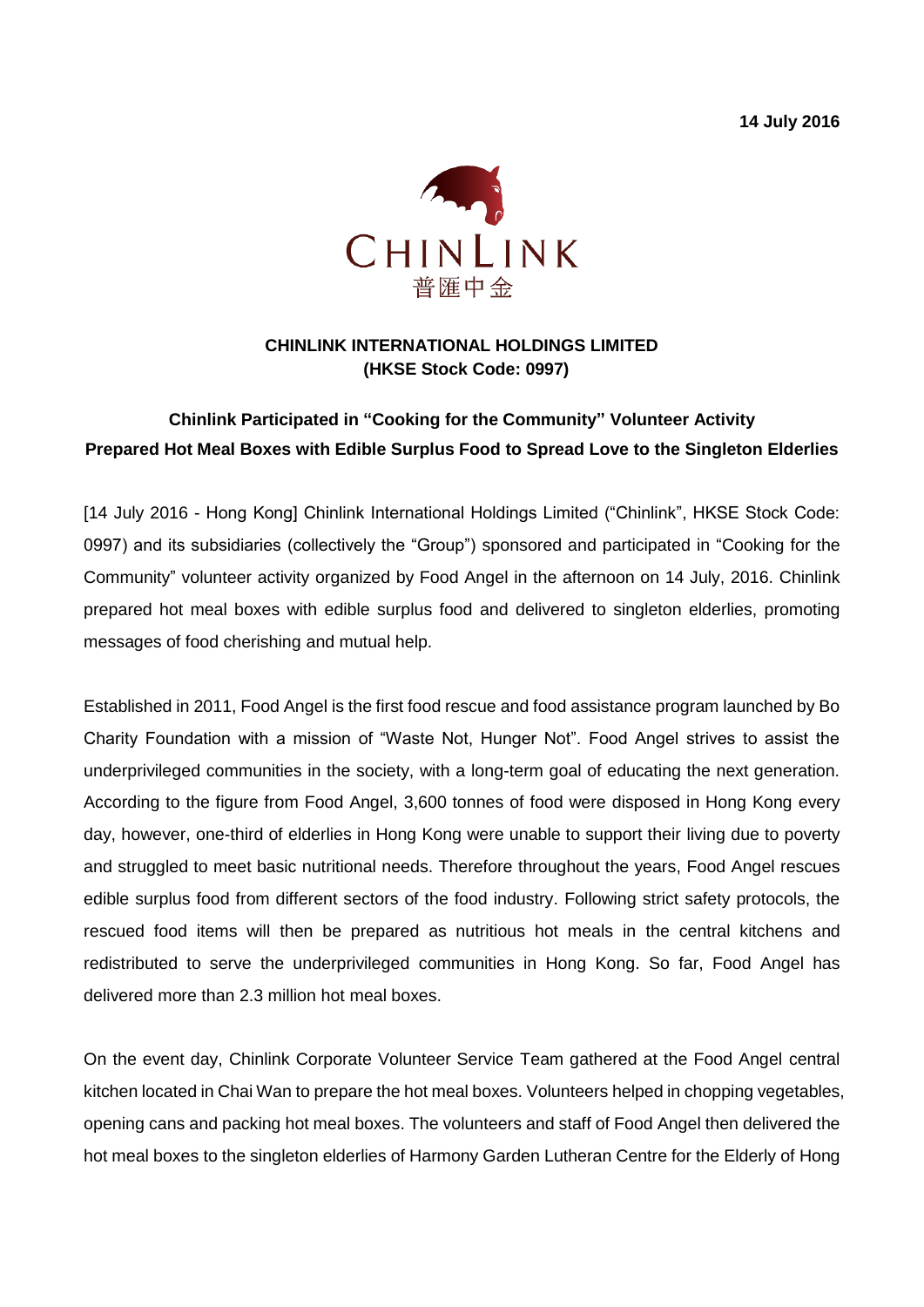Kong Lutheran Social Service. The elderlies were delighted when receiving the hot meal boxes and expressed their appreciation to the volunteers. The volunteers tasted the hot meal boxes and shared their experience. Some volunteers said they learned to cherish food and were more aware of the daily needs and problems faced by the grass-root elderlies in Hong Kong through interacting with Food Angel's staff and the beneficiaries.

Mr. Siu Wai Yip, Executive Director of Chinlink, said, "A seemingly ordinary hot meal box actually contains countless care and support from the community. First initiated by Food Angel collecting edible surplus food from catering industry, then our volunteers prepared and delivered the hot meal boxes, the elderlies could feel the love within. Chinlink is dedicated in cultivating corporate culture of helpfulness by encouraging our staff to care and serve the community. Apart from promoting voluntary services, the Group hopes to convey the message of resources conservation and waste reduction to our staff and general public through the collaboration with Food Angel, thus contributing sustainable development of the society."



Chinlink Corporate Volunteer Service Team prepared

hot meal boxes with edible surplus food at the central kitchen of Food Angel located in Chai Wan.